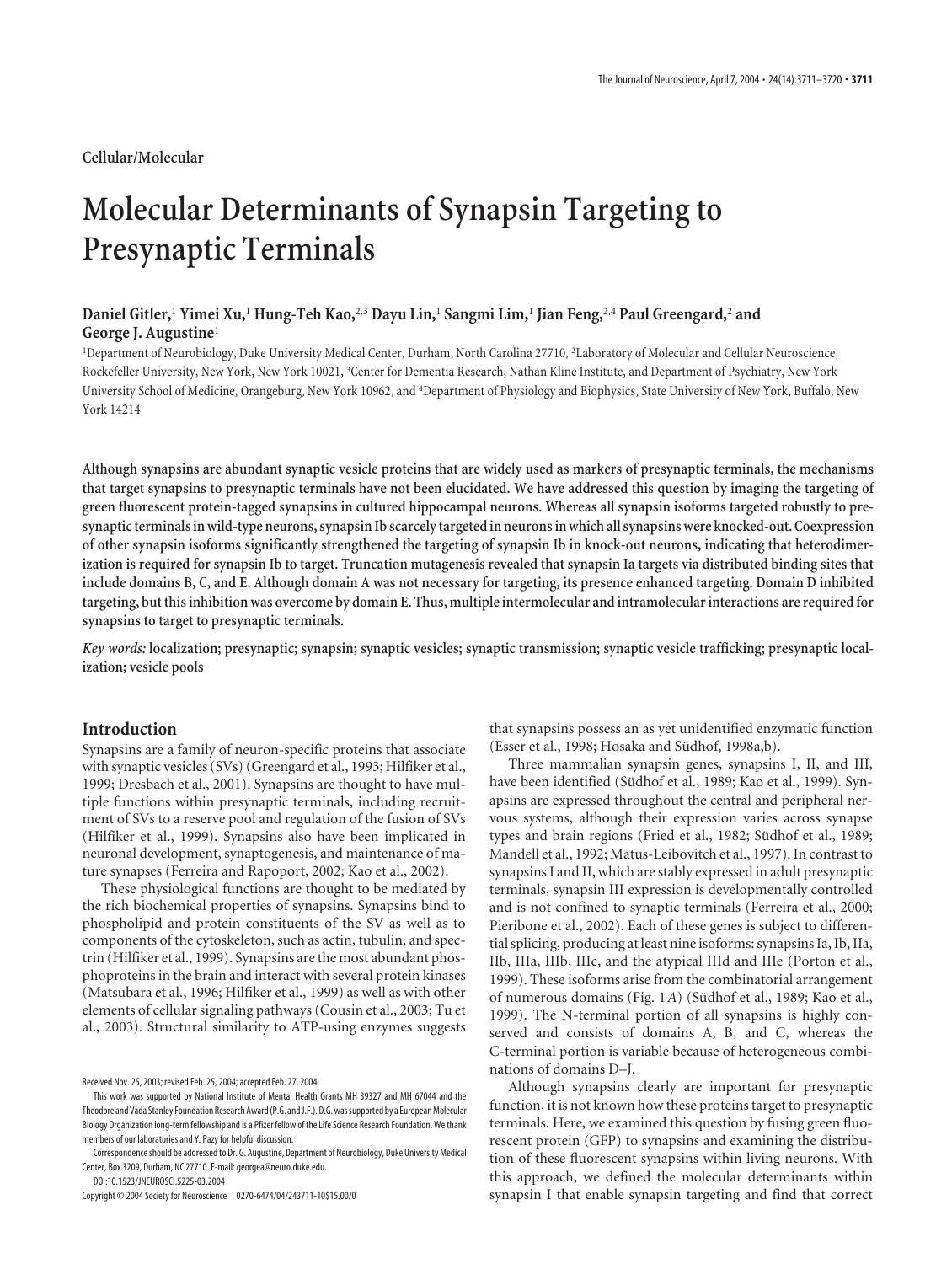localization requires multiple sites, specifically domains B, C, and E. Furthermore, domain D provides a negative influence on the targeting of synapsins, whereas domain A enhances targeting. Remarkably, we found that an abundant splice variant of synapsin I, synapsin Ib, targets very weakly to presynaptic terminals in the absence of other synapsins. Taking advantage of this result, we established that heterodimerization plays an unexpected yet important role in localization of synapsins and is required for synapsin Ib to fully target to presynaptic terminals.

## **Materials and Methods**

*Generation of synapsin triple knock-out mice.* Synapsin triple knock-out (TKO) mice were generated by mating synapsin I knock-outs (Chin et al., 1995) with synapsin II knock-outs (Ferreira et al., 1998) and then mating these synapsin I/II double knock-out mice with synapsin III knock-outs (Feng et al., 2002). Genotyping using tail DNA was performed by PCR using primers directed toward the targeting vector and genomic DNA. The genotype of synapsin TKO mice was verified by immunoblot analyses that indicated the absence of all three synapsins using synapsin-typespecific antibodies (Czernik et al., 1991; Ferreira et al., 2000; Menegon et al., 2000). Immunolabeling of cultured neurons with polyclonal antibody G304 (raised against the E domain common to all "a" isoforms) (Pieribone et al., 1995) did not detect endogenous synapsins, although synaptotagmin I immunofluorescence revealed the presence of synapses in the cultured neurons. A line of matching wild-type mice was derived in parallel to the TKO mice; these were termed "triple wild-type" mice.

*Mammalian expression constructs.* The vectors **pEGFP-C1**, **-C2**, and **-C3** (representing three reading frames and collectively referred to as **pEGFP-C**; Clontech, Palo Alto, CA) use the cytomegalovirus promoter to drive expression of enhanced GFP (EGFP) fusion proteins in mammalian cells. Plasmids expressing rat synapsins Ia, Ib, IIa, IIb (Südhof et al., 1989), and IIIa (Kao et al., 1998) fused to the C terminus of EGFP were constructed by ligating the corresponding synapsin cDNA into **pEGFP-C**. To express EGFP fusions with synapsin domains or truncated synapsins, individual domains or portions of synapsins were amplified by PCR (Pfu DNA polymerase; Stratagene, Cedar Creek, TX), restricted, and ligated (Takara, Shigag, Japan) into the same vector. Following is a list of the synapsin I fragments used in this study. The numbers indicate the amino acid residues, within the synapsin Ia (or Ib) sequence, constituting the fragment: ABCD 1–659, ABCD1 1–617 (contains an inadvertent mutation P598H), ABCD4 1–538, ABC 1–416, ABC1 1–244, BC 31–416, C 115–414, C 243–416, CD 115–654, CDE 113–704, DE 415– 704, E 656–704, CDF 113–668 (from synapsin Ib). Synapsins and synapsin fragments were additionally subcloned into either **pEYFP-C1** or **pECFP-C1** vectors that express EYFP and ECFP fusion proteins, respectively, either by PCR amplification or by direct restriction–ligation, when possible. Phosphorylation site point mutants of synapsin Ia were produced by using the QuickChange mutagenesis kit (Stratagene). Serines 9, 566, or 603 (phosphorylation sites 1, 2, and 3) were mutated to either alanine or glutamate, and double mutations were performed serially. All constructs were verified by automated sequencing at the Rockefeller University DNA Sequencing Resource Center or the Duke University DNA analysis facility.

*Cell culture.* Postnatal day (P) 0–2 pups were anesthetized with isofluorane (Abbott Laboratories, North Chicago, IL) according to approved animal care protocols. Pups were decapitated, and the hippocampi were removed, treated with papain (Worthington, Lakewood, NJ), and serially triturated. The dissociated neurons were plated onto poly-D-lysine (Sigma, St. Louis, MO)-coated glass coverslips (Fisher Scientific, Pittsburgh, PA) at 60,000–100,000 cells per well. Initially, cells were plated in plating medium consisting of Neurobasal-A medium (Invitrogen, Carlsbad, CA) supplemented with 5% defined FBS (Hyclone, Logan, UT), 2% B27, 2 mM Glutamax I, and 1  $\mu$ g/ml gentamicin (Invitrogen). After 24 hr, the plating medium was replaced by serum-free culture medium that consisted of Neurobasal-A, 2 mm Glutamax I, and 2% B27. Cultures were typically maintained at  $37^{\circ}$ C in a 5% CO<sub>2</sub> humidified incubator for 12–18 d before imaging. Depending on the glial cell density, 32  $\mu$ M 5-fluoro-2-deoxyuridine (Floxuridine) and 80  $\mu$ M uridine (Sigma) were

added to the medium 7–14 d after plating to inhibit additional growth of glial cells. Neuronal ages are expressed as the sum of the age of the pups at the time of neuron harvesting and the number of days spent in culture.

*Transfection.* Neurons were transfected after 2–3 d in culture by lipofection, using Lipofectamine 2000 (Invitrogen) as described by the manufacturer. Cells were transfected using 200–400 ng of plasmid DNA per milliliter of culture medium (additive if a multiple transfection). The lipofection reagent and the DNA were diluted in OPTIMEM (Invitrogen). After 4 hr, the cells were returned to culture medium that was previously preconditioned in the same wells and saved.

*Immunochemistry.* Cultured cells were fixed with 4% paraformaldehyde (Electron Microscopy Sciences, Fort Washington, PA) in PBS (20 mm NaHPO<sub>4</sub> and 80 mm Na<sub>2</sub>HPO<sub>4</sub>, pH 7.4) for 10 min. The cells were permeabilized by incubating in ice-cold methanol for 5 min, followed by extensive washing with PBS (for PSD-95, permeabilization was achieved by incubating fixed cells for 5 min with a 0.1% Triton X-100 PBS solution). Blocking was done with 10% goat serum (Sigma) in PBS overnight at 4°C or for 4 hr at room temperature. The preparation was then incubated with the primary antibody solution (see below) for 2 hr at room temperature, and after extensive washing with PBS, the coverslips were overlaid with the secondary antibody solution for 1 hr at room temperature. After washing, the samples were imaged in PBS. Antibodies were diluted in blocking solution. The primary antibodies used were: monoclonal antisynaptotagmin-I (10  $\mu$ g/ml; clone 1D12; gift from Dr. Masami Takahashi, Kitasato University, Sagamihara, Japan), monoclonal anti-synaptophysin-I (1:1000; clone SY38; Chemicon, Temecula, CA), monoclonal anti synaptobrevin-2 (1:2000; clone 69.1; gift from Dr. Reinhart Jahn, Max Planck Institute for Biophysical Chemistry, Göttingen, Germany), monoclonal anti PSD-95 (1:100; clone 6G6-1C9; ABR, Golden, CO), Alexa-Fluor 488-conjugated rabbit anti-GFP (1:500; Molecular Probes, Eugene, OR), and mouse anti-growth-associated protein 43 (1:500; clone 9-1E12; Chemicon). The secondary antibody was Rhodamine Red-X-conjugated goat antimouse IgG (1:500; Molecular Probes).

*Microscopy.* Cultured cells were imaged in a sterile chamber on an inverted microscope (IX70; Olympus, Tokyo, Japan), using a  $40\times$  UPlanFl 0.75 numerical aperture objective. Exposure to the light source, a mercury arc lamp (HB075W), was controlled by a Unibilitz shutter (Vincent Associates, Rochester, NY). Fluorescence filter sets were obtained from Chroma (Brattleboro, VT) and were 470  $\pm$  20/505/530  $\pm$  20 nm for GFP and Alexa 488, 436  $\pm$  10/455/480  $\pm$  20 nm for cyan fluorescent protein (CFP), 500  $\pm$  10/515/535  $\pm$  15 nm for yellow fluorescent protein (YFP), and 540  $\pm$  10/570/LP590 nm for DsRed2 and Rhodamine Red-X (expressed as excitation range/dichroic mirror cutoff/emission range). Cross-talk between CFP/YFP, GFP/DsRed2, or Alexa 488/Rhodamine Red-X channels was insignificant. Images were detected with a Coolsnap FX CCD camera (Roper Scientific, Trenton, NJ) and acquired and processed with ISEE software (Isee Imaging Systems, Raleigh, NC).

*Quantification of targeting.* To quantify the degree of targeting of synapsin constructs to the synapses, we defined a "targeting factor." The tagged targeting factor is a measure of the specific association of the GFP-tagged protein with the synapse and is related to the ratio of the concentration of a GFP-tagged protein in a synapse to the concentration of the same protein in the axon. For this purpose, both a GFP-tagged protein of interest and soluble DsRed2 (**pDsRed2-C1**; Clontech) were expressed in cultured neurons. Fluorescence intensity was measured, at both wavelengths, along lines drawn on the axonal segments and across the varicosities. The lines were continued outside of the axon to measure the local background. The peak fluorescence of the bright spot and the fluorescence of the axon were determined by fitting Gaussian functions to the resultant intensity profiles and were corrected for the measured local background values. To calculate the mean targeting factor for each condition (reported as mean  $\pm$  SEM), we averaged targeting factors obtained from 7–20 different neurons. For each neuron, the value was determined from the mean of 15–40 synapses. The targeting factor value was stable across different cultures. One caveat of this technique is that measurements rely on the assumption that GFP fluorescence can be used to identify synaptic varicosities. This is true, except for cases of proteins that do not target or do so weakly; in these cases, it is possible that occasional nonsynaptic structures were included in the analysis. How-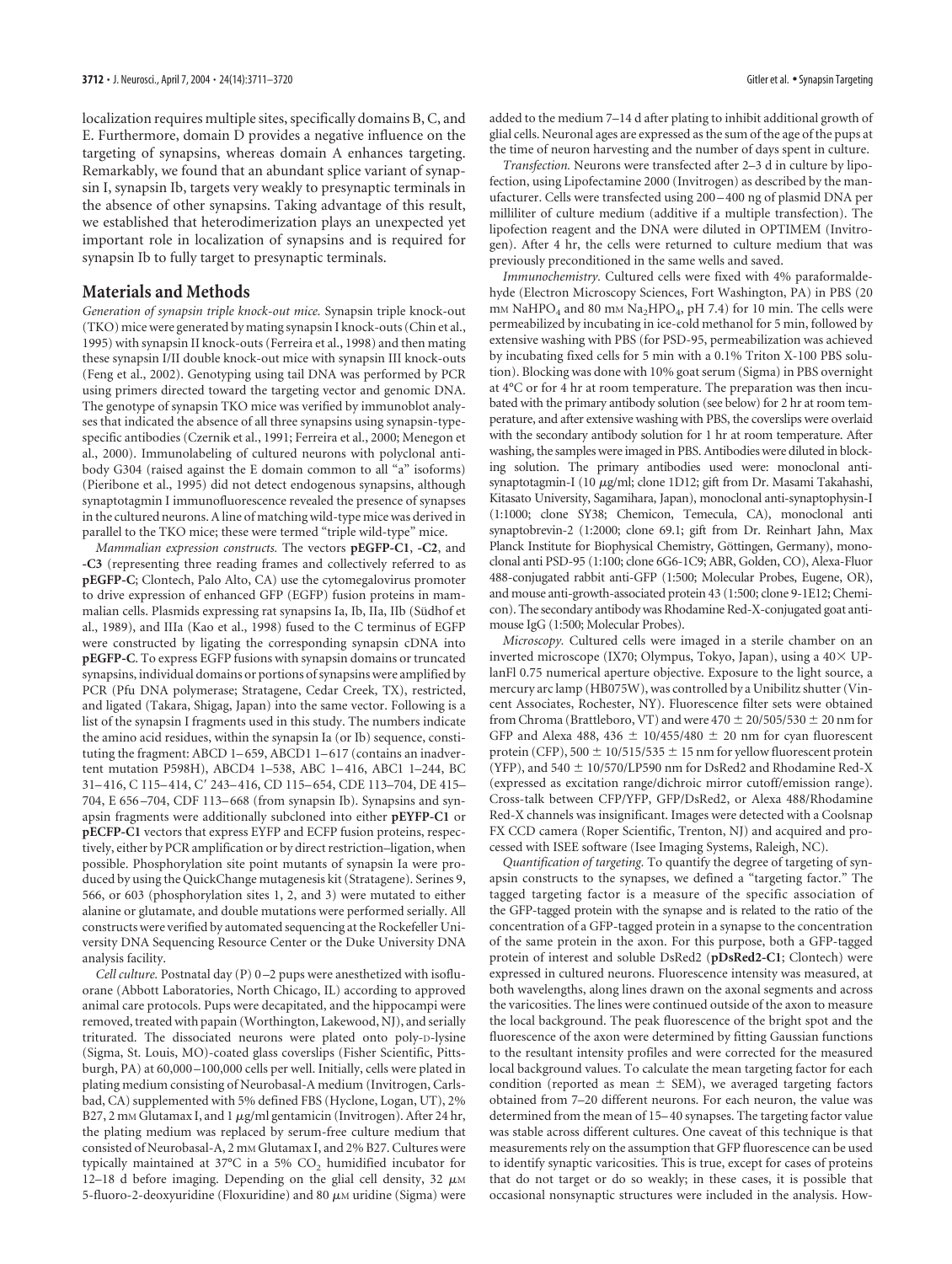

**Figure 1.** Targeting of GFP-tagged synapsins in wild-type neurons. *A*, Domain structure of synapsin isoforms considered in our study. *B–F*, In 2-week-old cultured neurons, GFP-tagged synapsins are located in punctuate structures.

ever, this effect is negligible in the case of moderately or strongly targeting proteins for which synapses are easily identifiable (see below), allowing a clear delineation of the levels of targeting of relevant proteins. Statistical comparison of the average targeting factors of the various constructs was performed by Tukey's *post hoc* HSD (honestly significant difference) analysis of an ANOVA test.

## **Results**

## **Targeting of fluorescent synapsins**

Immunocytochemical studies have demonstrated that endogenous synapsin isoforms localize to presynaptic terminals (Südhof et al., 1989; but see Ferreira et al., 2000; Pieribone et al., 2002). Here, we visualize targeting by expressing exogenous, fluorescent synapsins in cultured neurons (Chi et al., 2001, 2003). We first asked whether these exogenous GFP–synapsin fusion proteins are capable of targeting to presynaptic terminals in cultured neurons. For this purpose, synapsins Ia, Ib, IIa, IIb, and IIIa were fused to GFP and transfected into cultured hippocampal neurons. Fluorescence imaging was then used to examine the location of GFP–synapsins at various times after transfection.

All five of the synapsin isoforms studied distributed in a punctate manner when expressed in neurons from wild-type mice (Fig. 1*B–F*). This pattern of localization was detectable as early as 5–6 d after neurons of P0–P2 pups were cultured, concurrent with the formation of functional synapses (Fletcher et al., 1991), and became more pronounced with time. The images shown in Figure 1 illustrate 12 to 18-d-old neurons, time points at which the punctuate localization pattern was very prominent.

To determine whether the sites of synapsin localization corresponded to presynaptic terminals, neurons transfected with GFP–synapsin Ia were immunolabeled with antibodies directed against synaptotagmin I, synaptobrevin 2, or synaptophysin I, all of which are integral proteins of the SV membrane (Wiedenmann and Franke, 1985; Trimble et al., 1988; Baumert et al., 1989; Perin et al., 1991). The vast majority of GFP– synapsin Ia puncta (green in center images of Fig. 2*A–C*) colocalized with the SV proteins (red in left images). This is evident in the merged images on the right in Figure 2,*A–C*, as a predominance of yellow puncta (representing overlap of red and green labels) over green puncta that reflect expression of GFP–synapsin Ia alone. The red puncta present in the merged images correspond to synapses that are formed by untransfected neurons and, thus, do not express GFP–synapsin Ia. This result suggests that exogenous GFP–synapsin Ia is associated with SVs accumulated in presynaptic terminals.

Because synapsin I has been identified as a component of cytoplasmic transport packets, which are mobile precursors of presynaptic sites (Ahmari et al., 2000), the punctuate distribution of GFP–synapsin Ia also might reflect these transport packets rather than fully formed synapses. We considered this possibility by immunolabeling synapsin-transfected neurons with antibodies for PSD-95, a well character-

ized constituent of the postsynaptic density of excitatory synapses (Hunt et al., 1996; Sheng, 2001). For most neurons, a great majority of GFP–synapsin Ia puncta were either apposed to or overlying PSD-95 puncta (Fig. 2*D*), indicating that GFP–synapsin Ia was indeed located at synapses. In a few neurons, we found no correlation between the location of any of the GFP–synapsin puncta and PSD-95. We presume that these were inhibitory neurons, the postsynaptic targets of which do not contain PSD-95 (Rao et al., 1998). Results similar to those described here were obtained for other synapsin isoforms (data not shown). Taken together, these observations indicate that GFP-tagged synapsins correctly target to presynaptic terminals.

## **Synapsin Ib targeting requires endogenous synapsins**

Synapsins are known to interact with each other (Hosaka and Südhof, 1999). To determine whether such interactions with endogenous synapsins are responsible for the targeting of exogenous, GFP-tagged synapsins, we examined the targeting properties of GFP-tagged synapsins in neurons devoid of endogenous synapsins. For this purpose, mice lacking the three known synapsin genes (TKO mice) were generated by crossing previously established lines of mice: knock-outs of synapsin I (Chin et al., 1995), synapsin II (Ferreira et al., 1998), and synapsin III (Feng et al., 2002). The genotype of the TKO mice was verified by genomic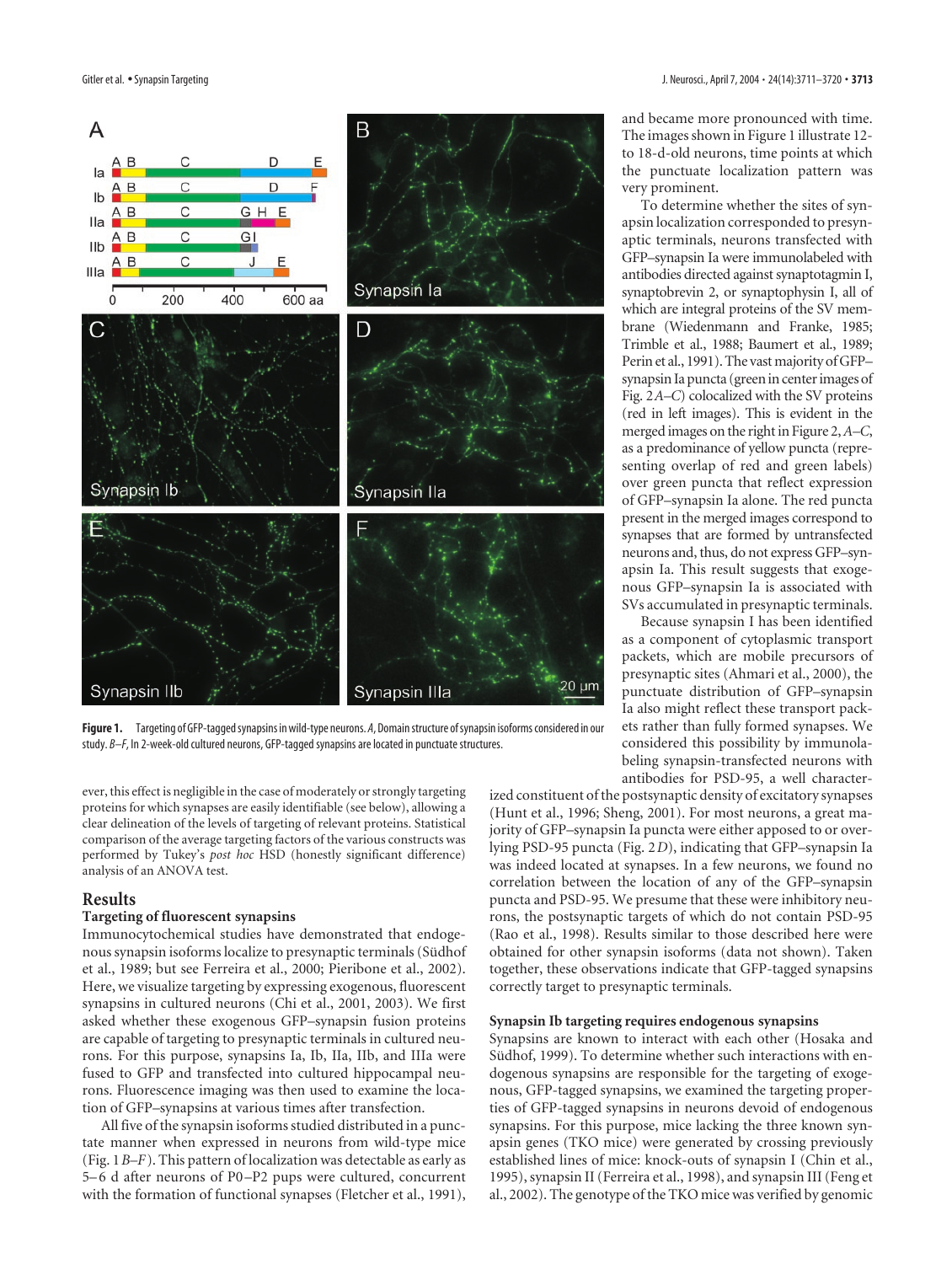

**Figure 2.** Colocalization of GFP-synapsin Ia with synaptic marker proteins. Neurons expressing GFP–synapsin Ia were stained with antibodies that bind to synaptotagmin I ( *A*), synaptobrevin 2 ( *B*), synaptophysin I (*C*), or PSD-95 ( *D*). The left column indicates the location of synaptic markers (red), the center column shows the location of GFP–synapsin Ia (green), and mergers of these two images are shown in the right column. Colocalization of synapsin and the synaptic markers is shown by the yellow areas in the merged images.

PCR, by immunoblotting, and by immunocytochemistry of cultured TKO neurons; all procedures indicated the absence of expression of any synapsins.

Despite the absence of endogenous synapsins, synapsins Ia, IIa, IIb, and IIIa localized properly to the presynaptic terminals of neurons cultured from TKO mice (Fig. 3*A–D*). This indicates that these isoforms do not require endogenous synapsins to target to presynaptic terminals. In contrast, synapsin Ib remained widely distributed, with little concentration in synaptic varicosities (Fig. 3*E*). This was not attributable to the absence of synapses, because TKO neurons expressing synapsin Ib form both presynaptic terminals and functional synapses (data not shown). The fluorescence of GFP–synapsin Ib in the neurites was significantly higher than that observed in the cell body (Fig. 3*F*). In some cases, synapsin Ib was further enriched in a subset of neurites. To determine whether these processes were axons or dendrites, we immunostained neurons with an antibody against GAP-43, a protein that localizes exclusively to axons at the ages examined in this study (Goslin et al., 1990). In this experiment, we used neurons after 7–8 d in culture, because the lower density of processes at this age allowed us to examine neurites from transfected neurons without confounding overlap with nontransfected neurons. We found that neurites in which synapsin Ib was highly concentrated invariably were stained by GAP-43 (Fig. 3*G*,*H*), indicating that these processes are axons. Thus, synapsin Ib is transported along axons, yet does not visibly target to presynaptic terminals unless other synapsin isoforms are present.

#### **Quantification of targeting**

Targeting of GFP-tagged synapsins is evident as a punctuate accumulation of green fluorescence in presynaptic varicosities (Figs. 1–3). However, the intensity of GFP fluorescence is not a simple measure of targeting, because this value depends on other



**Figure 3.** Targeting of GFP-tagged synapsins in synapsin TKO neurons. Although several isoforms of synapsin targeted properly in 2-week-old TKO neurons ( *A–D*), no targeting of synapsin Ib was visible (*E*).*F*, Low magnification image of synapsin Ib distribution in a 3-weekold TKO neuron. The neurites of this neuron were substantially brighter than the cell body (arrow), indicating that synapsin Ib is not distributed homogeneously within the neuron. *G*, *H*, Axonal distribution of synapsin Ib. Neurons (7 d *in vitro*) expressing GFP–synapsin Ib were stained with anti-GAP-43 antibodies (red), a marker for axons of mature neurons. Neurites containing the highest levels of synapsin Ib also stained for GAP-43. The arrow in *G* indicates the cell body of the neuron.

factors, particularly the volume of the varicosities and the level of protein expression. To quantify the synaptic targeting of GFPtagged proteins, we devised a ratiometric imaging method (Fig. 4) (Tanasugarn et al., 1984; Grynkiewicz et al., 1985; Pennuto et al., 2003; Sankaranarayanan et al., 2003). For this purpose, neurons were cotransfected with the GFP-tagged synapsin of interest (Fig. 4*A*) and with a soluble fluorescent protein, DsRed2, which served as a measure of optical path-length and, therefore, the volume of the cellular compartment being imaged (Fig. 4*B*). The ratio of intensities of fluorescence produced by these two proteins then corrects for variations in cell volume. In addition, cell-tocell variations in synapsin expression level were taken into account by comparing, within a given neuron, the relative amounts of synapsin (and DsRed2) found in varicosities in comparison to axons. Combining these two ratios yielded a synapsin targeting factor, defined as:

Targeting factor = 
$$
\frac{Synapse_{Green}/Axon_{Green}}{Synapse_{Red}/Axon_{Red}} - 1
$$
,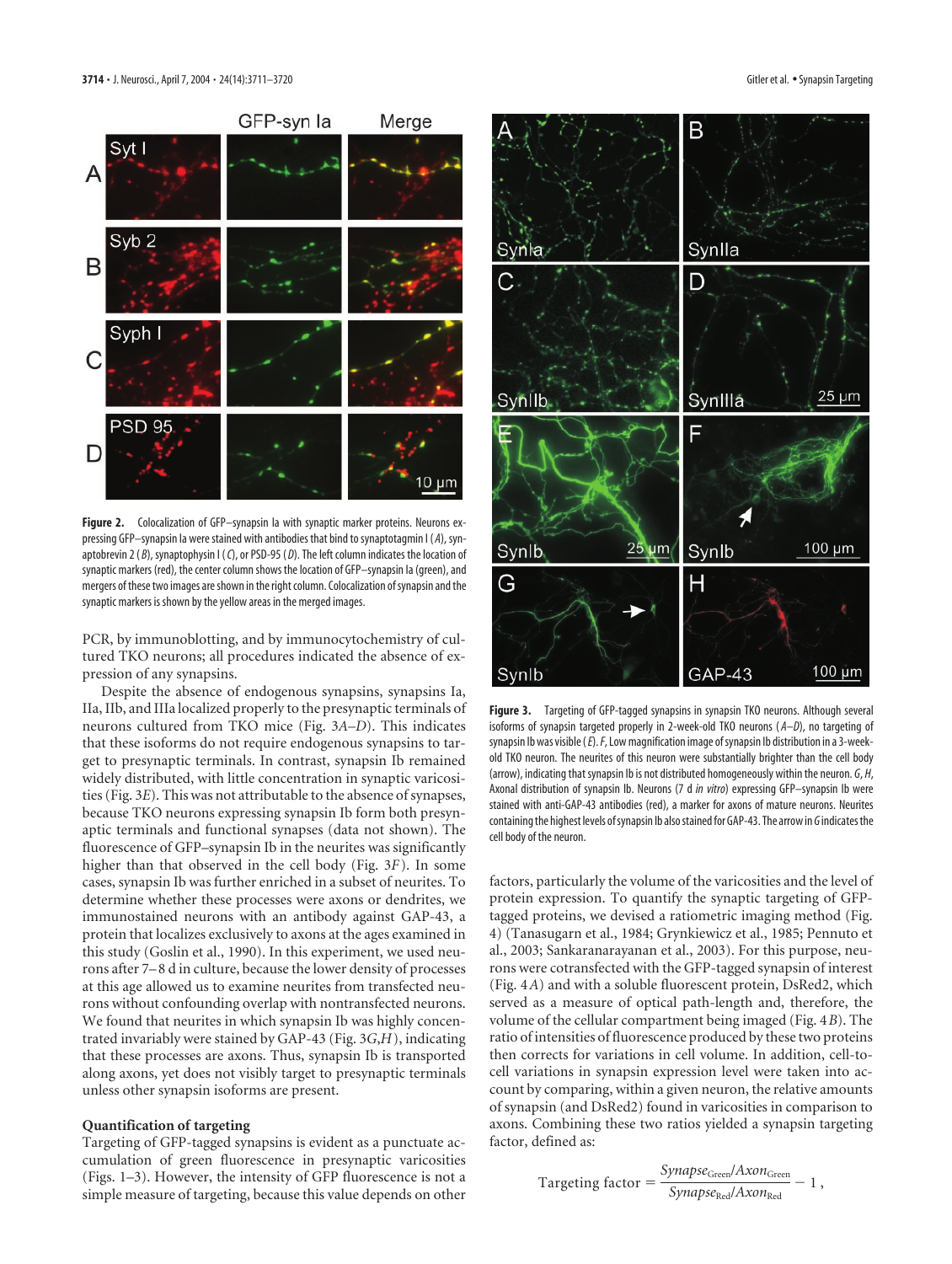

**Figure 4.** Quantification of synaptic targeting by fluorescence ratio imaging. Images of GFPtagged synapsin Ia ( *A*), DsRed2 ( *B*), and the synaptic targeting factor ratio (*C*) are shown. The arrows in *A* indicate synaptic puncta. *D*, Calculation of the synaptic targeting factor. Top, Intensities of GFP and DsRed2 fluorescence along the axon shown in*A*and *B*. Bottom, Targeting factor was calculated for all points along the line, using the average intensity of axonal fluorescence. Note correspondence of the peaks in the targeting factor (arrows) with the puncta indicated in A.

where *Synapse* and *Axon* indicate the intensity of GFP or DsRed2 fluorescence in the synaptic varicosities and axons, respectively. If a protein is not enriched in synaptic terminals, its targeting factor will be 0. For proteins that do target, the targeting factor should be  $>0$  and proportional to the degree of presynaptic enrichment of the protein.

We found that the targeting of synapsin Ia was higher in varicosities than in the axons of neurons from TKO mice (Fig. 4*C*,*D*), with a synaptic targeting factor of 1.76  $\pm$  0.17. Likewise, synapsin Ib had a targeting factor of 0.24  $\pm$  0.05, whereas the

targeting factor of GFP was  $0.0 \pm 0.03$ , as expected for a protein that is not targeted. The differences between these values are statistically significant ( $p < 0.05$ ), indicating that synapsin Ib targets to presynaptic terminals better than GFP does. However, the targeting factor for synapsin Ia was severalfold higher than that of synapsin Ib ( $p < 0.01$ ), as is also evident in the images shown in Figure 3. Thus, synapsin Ia targets dramatically better than syapsin Ib. These results indicate that the ratiometic method quantitatively defines enrichment of synapsins in presynaptic terminals. The targeting factor varied by 2% over a 10-fold range of synapsin Ia expression levels (data not shown), showing that the ratiometric method also has the expected benefit of quantifying targeting independent of the level of synapsin expression. This finding also indicates that saturation of binding sites was not evident at the levels of synapsin expression used in our experiments and, therefore, does not account for differences in the targeting of the two isoforms.

#### **Synapsin domains involved in targeting**

To define the mechanisms that enable the synapsins to target specifically to the presynaptic terminals, we took advantage of the similarity of the Ia and Ib synapsin isoforms and asked why these two isoforms differ in their targeting capabilities. Synapsins Ia and Ib are formed by alternative splicing of the synapsin I gene transcript and are identical, except for the substitution of a 45 amino acid long C-terminal portion of domain E (synapsin Ia) by 9 amino acids belonging to domain F (synapsin Ib) (Südhof et al., 1989). To define the portions of synapsin Ia required for targeting, we examined the ability of GFP-tagged fragments of the two synapsin I isoforms, synapsin Ia and synapsin Ib, to target in TKO neurons (Fig. 5).

Given that synapsin Ia targets robustly in TKO neurons, whereas synapsin Ib targets very weakly, the E domain may play a role in the targeting of synapsin Ia. To examine the role of the E domain, we produced a construct lacking this domain (GFP-ABCD); this construct represents the entire sequence shared by synapsins Ia and Ib. The ABCD fragment did not target in TKO neurons, with a targeting factor similar to that of free GFP ( *p* 0.05). The lack of targeting of the ABCD fragment was not attributable to misfolding, because this construct targeted well in wildtype neurons (see below). This indicates that the E domain does participate in the targeting of synapsin Ia, whereas domain F does not enable targeting.

Although the E domain is important for targeting, this domain cannot be the sole determinant of targeting because synapsin IIb, which lacks the E domain (Fig. 1*A*), also targets (Fig. 3*C*). Given that synapsin IIb also lacks the D domain, we next considered the influence of the D domain on targeting. Remarkably, two constructs containing a truncated D domain (ABCD1 and ABCD4) (Onofri et al., 2000) were capable of targeting in TKO neurons. Their targeting factors were similar ( $p > 0.05$ ) and intermediate between the values measured for the ABCD fragment and for full-length synapsin Ia ( $p < 0.01$  for each comparison) (Fig. 5). Taken together, these results lead to several conclusions. First, part of ABCD is capable of targeting to synaptic terminals, meaning that the E domain is not exclusively responsible for the targeting of synapsin Ia. Second, the C-terminal 42 amino acids of the D domain (residues 618–659), which we will refer to as  $D'$ , contain a sequence that inhibits targeting because deletion of this region permitted targeting of ABCD1. Third, because synapsin Ia targets, the inhibition produced by  $D'$  must be overcome by the E domain of synapsin Ia. Fourth, synapsin Ib targets weakly because it contains the inhibitory  $D'$  segment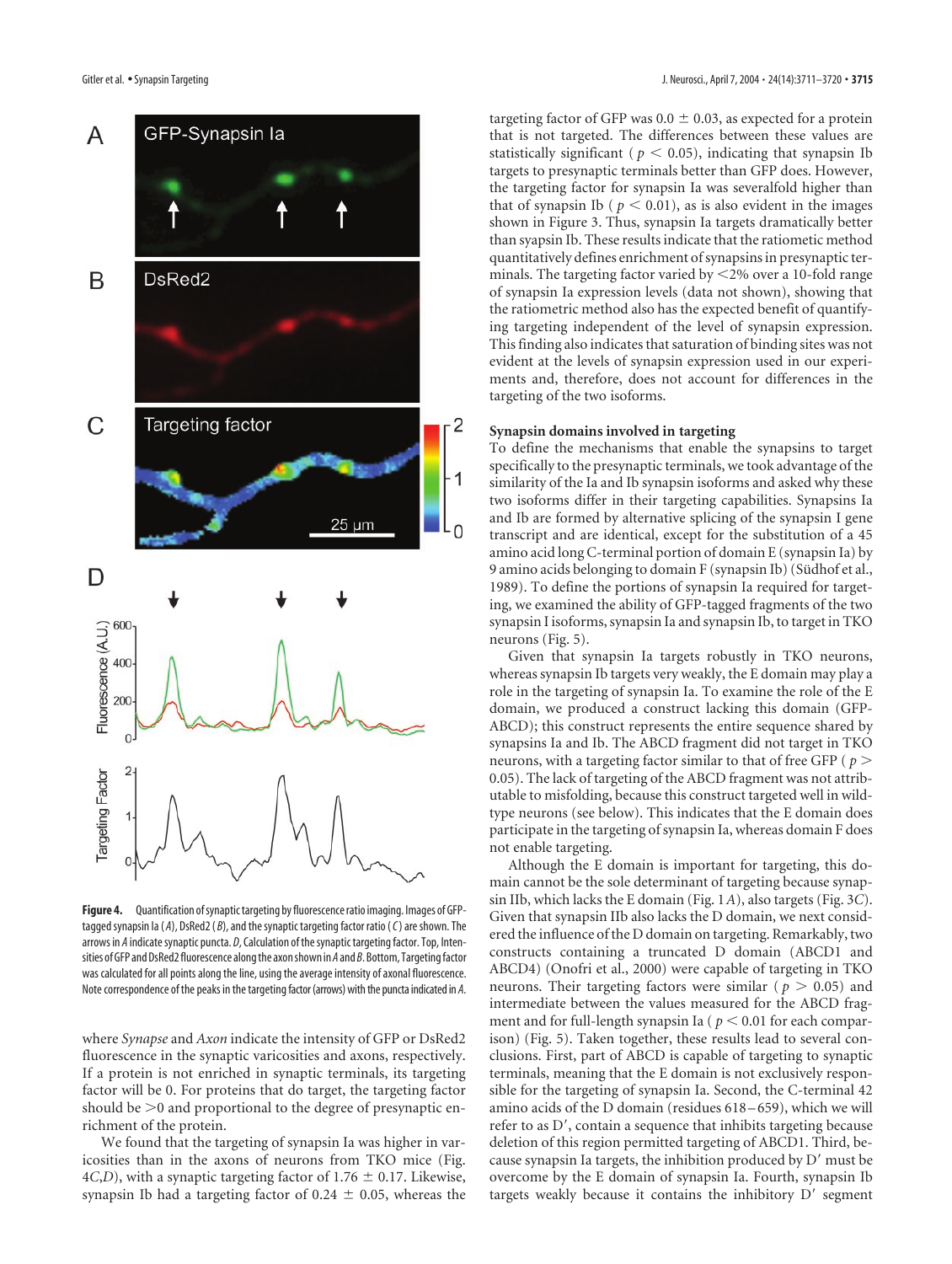while lacking an E domain. Fifth, the inhibitory effect of D' cannot be overcome by the F domain of synapsin Ib.

Given that the ABCD1 and ABCD4 fragments of synapsin target in TKO neurons, we next determined the minimal structure within the A-D domains that is required for targeting. A fragment consisting of the A, B, and C domains (ABC) targeted well (Fig. 5). In contrast, a truncated version containing domains A and B and the first half of the C domain (ABC1) did not visibly target. Therefore, the sequence responsible for the targeting of synapsin I includes the C-terminal half of domain C. We next examined whether targeting was prevented by removing domain A, which includes a PKA phosphorylation site that has been reported to control the association of synapsins with membranes (Hosaka et al., 1999). This was not the case; the

BC fragment targeted (Fig. 5), although to a lesser extent than the ABC fragment ( $p < 0.01$ ). Interestingly, removing both domains A and B, leaving only the C domain, eliminated targeting altogether. The lack of targeting of domain C is not attributable to misfolding, because this construct targeted well in wild-type neurons (see below). We, therefore, conclude that domains B and C together are sufficient to permit some targeting in TKO neurons. Because the targeting capabilities of the ABC, ABCD1, and ABCD4 fragments were not significantly different ( $p > 0.05$ ), we also can conclude that the inhibitory activity of the D domain is confined to D'. Finally, because the ABC fragment targeted better than the BC fragment ( $p < 0.01$ ), we conclude that the A domain enhances targeting but is not essential for it.

The fact that the BC, ABC, ABCD1, and ABCD4 fragments exhibited only partial targeting in comparison to synapsin Ia (Fig. 5;  $p < 0.01$ ) suggests that the E domain may enhance targeting beyond its ability to overcome the inhibitory influence of D'. To examine this possibility, we tested the targeting capabilities of GFP-tagged fragments consisting of domains CDE, CDF, CD, DE, and E. All of these constructs lacked the B domain that is necessary for the targeting of the BC combination, so that none of these would be expected to target if domain E played no direct role in targeting. In fact, we found that the CDE construct was capable of targeting as well as full-length synapsin Ia ( $p > 0.05$ ) when expressed in TKO neurons. In contrast, the CD, CDF, DE, and E fragments did not target to presynaptic terminals (Fig. 5). These results indicate that the E domain plays a role in the targeting of synapsin Ia in addition to overcoming the inhibitory effect of  $D'$ , but that this role requires the C domain. The fact that both BC and CDE target independently (although not to the same extent;  $p < 0.01$ ) suggests that each of these fragments harbors one of two (or more) targeting sequences found in synapsin Ia.

We have shown that the punctate pattern formed by GFP– synapsin Ia in a wild-type background corresponds mostly to presynaptic sites that are associated with postsynaptic densities (Fig. 2*D*). To determine whether this was true for the synapsin Ia fragments in a TKO background, we also examined PSD-95 localization relative to GFP-tagged synapsin fragments. We found that puncta formed by the BC and CDE fragments either overlap or appose one or more PSD-95-positive puncta (Fig. 6), indicating that these fragments target predominantly to presynaptic terminals.



**Figure 5.** Targeting of GFP-tagged synapsin I fragments in TKO neurons. Left, Diagram of the synapsin I fragments that were examined. Right, Mean targeting factor determined for each construct expressed in 2-week-old neurons. The targeting factor of soluble GFP was also measured as a control (bottom). Gray bars correspond to fragments that do not target to synapses, as defined by a targeting factor that is statistically indistinguishable from that of GFP. Error bars represent SEM values.



**Figure 6.** Localization of synapsin Ia fragments to synapses in TKO neurons. GFP-tagged BC (left) and CDE (right) constructs (green) apposed postsynaptic structures containing PSD-95 (red) in TKO neurons.

In summary, our results indicate that two domain stretches, BC and CDE, are sufficient for synapsin Ia to target to the presynaptic terminal. Although the contributions of these fragments are not equivalent, each of them targets independently of the other, suggesting that the targeting of full-length synapsin Ia is achieved by two separate mechanisms that require domains B, C, and E. The A domain enhances the targeting conferred by BC, whereas the  $D'$  region apparently inhibits it. Finally, this inhibition is overcome by the E domain but not by the F domain.

#### **Dimerization targets synapsin Ib**

Synapsin Ib targets much better in wild-type neurons (Fig. 1*C*) than in TKO neurons (Fig. 3*E*,*F*). This indicates that the TKO neurons lack something, presumably other endogenous synapsin isoforms, that is required for the synaptic localization of synapsin Ib. We next tested the hypothesis that heterodimerization to other synapsins is required for the targeting of synapsin Ib.

Our tests of this hypothesis were based on comparison of synapsin targeting to the heterodimerization properties of synapsins described *in vitro* (Hosaka and Südhof, 1999). First, dimerization takes place via interactions between C domains (Esser et al., 1998). Although the C domain of synapsin I does not target in TKO neurons (Fig. 7*A*), our hypothesis predicts that dimerization with endogenous synapsins should allow this construct to target in wild-type neurons. This was indeed the case: the GFP-C domain construct targeted in wild-type neurons (Fig. 7*B*). To determine whether the targeting of the C domain fragment is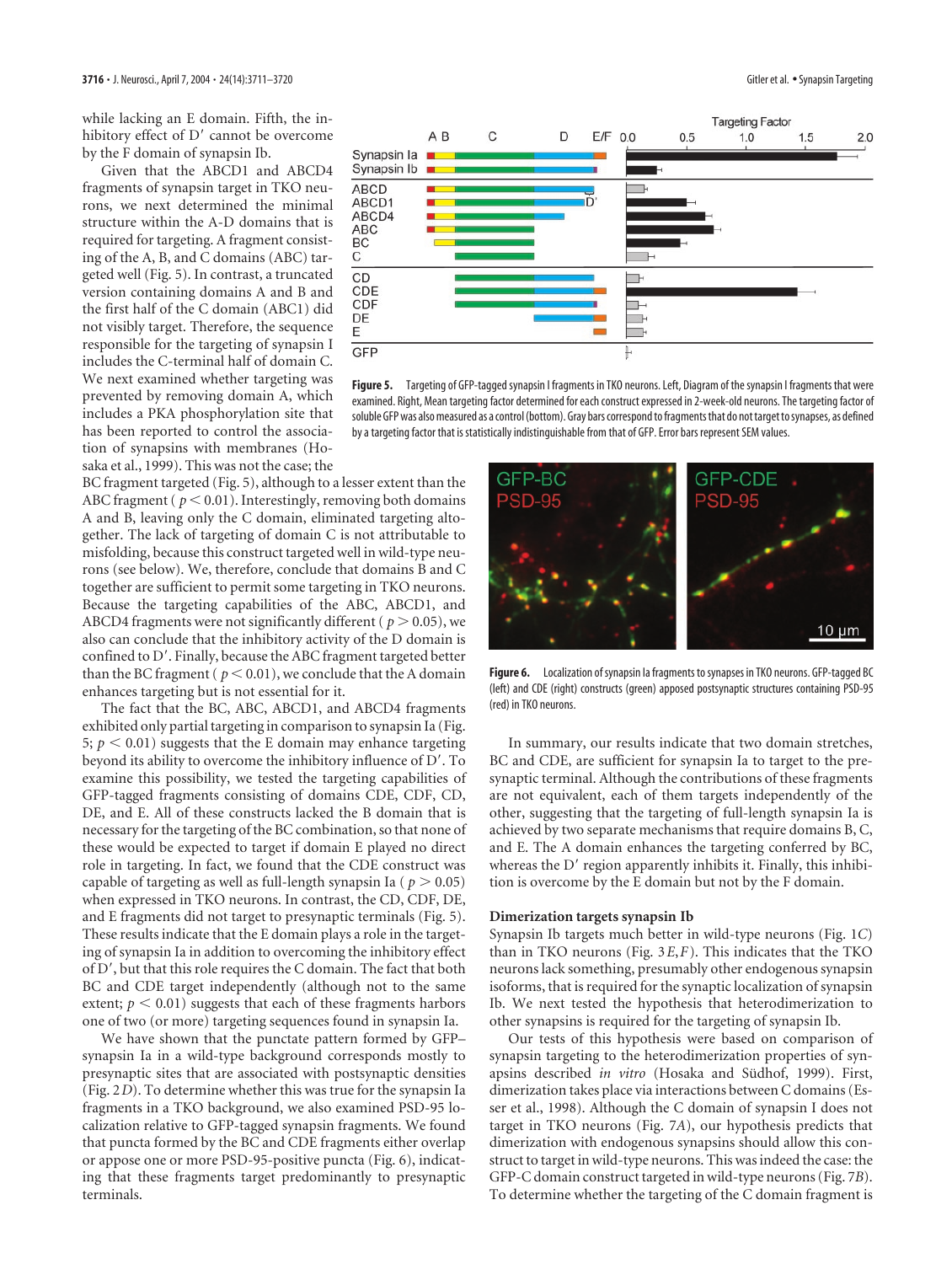

**Figure 7.** Targeting of domain C of synapsin I in TKO and wild-type neurons. *A*, GFP-tagged domain C of does not target in 2-week-old cultured TKO neurons. *B*, The same domain C construct does target in triple wild-type neurons. *C*, Overlay image of CFP–synapsin IIa (red) and YFP-C domain of synapsin I (green) in a TKO neuron. Synaptic colocalization of these constructs is indicated by yellow regions.

mediated by direct interactions with synapsins, we coexpressed the C domain of synapsin I along with synapsin IIa in TKO neurons. The localization of both recombinant proteins was determined simultaneously by tagging the C domain with YFP, whereas synapsin IIa was tagged with CFP. As described above (Fig. 3*B*), synapsin IIa properly targeted to the presynaptic terminals of TKO neurons. We found that the C domain also targeted under these conditions, as predicted by our hypothesis (Fig. 7*C*).

Similar experiments indicated that other fragments containing the C domain, but which do not target in TKO neurons, such as CD and ABCD, could target properly in wild-type neurons. Taken together, these results indicate that the C domain targets to presynaptic terminals in wild-type neurons by interacting with endogenous synapsins.

Dimerization of synapsins requires multiple interaction sites that are distributed throughout domain C (Esser et al., 1998). We, therefore, attempted to disrupt dimerization by fragmenting the C domain. Constructs containing either only the first half of the C domain (ABC1), or only the second half of the C domain (C), did not target in wild-type neurons (data not shown). This illustrates that localization of synapsins requires large regions within the C domain, consistent with the requirements for dimerization. In addition, we found that the DE fragment did not target in wildtype neurons. Because neither DE nor ABC1 target, we conclude that targeting activity, like dimerization, requires the C domain.

We next determined whether dimerization of synapsin Ib with other synapsins is sufficient to target synapsin Ib. For this purpose, we took advantage of the fact that synapsin isoforms differ in their ability to heterodimerize: synapsin I can dimerize with synapsin I or with synapsin II but interacts very weakly with synapsin III (Hosaka and Südhof, 1999). We, therefore, asked whether isoforms that dimerize with synapsin I could also enhance the targeting of synapsin Ib in TKO neurons. For this purpose, we quantified the targeting capability of CFP–synapsin Ib when coexpressed with YFP-tagged versions of either synapsin Ia, synapsin IIa, or synapsin IIIa. Contrary to the exclusively axonal localization of synapsin Ib when expressed alone in TKO neurons (Fig. 8*A*), synapsin Ib was distributed at synapses when coexpressed with either synapsin Ia or synapsin IIa (Fig. 8*B*,*C*). Accordingly, both synapsins Ia and IIa significantly increased the targeting factor of synapsin Ib ( $p < 0.05$ ) (Fig. 8*E*). In contrast, synapsin IIIa did not increase the targeting factor of synapsin Ib  $(p > 0.05)$  (Fig. 8*E*). In fact, synapsin Ib and synapsin IIIa remained separate, such that synapsin IIIa was localized to the presynaptic terminals while synapsin Ib remained dispersed throughout the axon (Fig. 8*D*). The perfect correlation between the ability of various synapsin isoforms to dimerize with synapsin Ib and to enhance the targeting of this isoform indicates that synapsin Ib targets via heterodimerization with other synapsins.

## **Phosphorylation of sites 1–3 does not affect synapsin targeting**

Binding of synapsins to purified SVs and liposomes is negatively regulated by phosphorylation at site 1 by protein kinase A or the type I Ca/calmodulin kinase, or at sites 2 and 3 by the type II Ca/calmodulin kinase (Huttner et al., 1983; Greengard et al., 1993; Stefani et al., 1997; Hosaka et al., 1999). To examine whether phosphorylation regulates the targeting of synapsins, we produced constructs in which these phosphorylation sites were mutated. Site 1 (serine 9) is situated in the A domain, whereas sites 2 (serine 566) and 3 (serine 603) are both in the D domain, proximal to the inhibitory  $D'$  region. The phosphorylation sites were mutated either to alanine, to prevent phosphorylation, or to glutamate, to mimic a constitutively phosphorylated state (Thorsness and Koshland, 1987; Chi et al., 2003). The targeting factors of these mutated synapsins were measured in TKO neurons as described above. Mutation of either site 1 or simultaneous mutation of sites 2 and 3 did not change the targeting characteristics of synapsin Ia in TKO neurons  $(p > 0.05)$  (Fig. 9). Likewise, mutating sites 2 or 3 singly had no effect on targeting (data not shown). Because TKO neurons do not express endogenous synapsins that could affect the targeting of the mutant synapsins by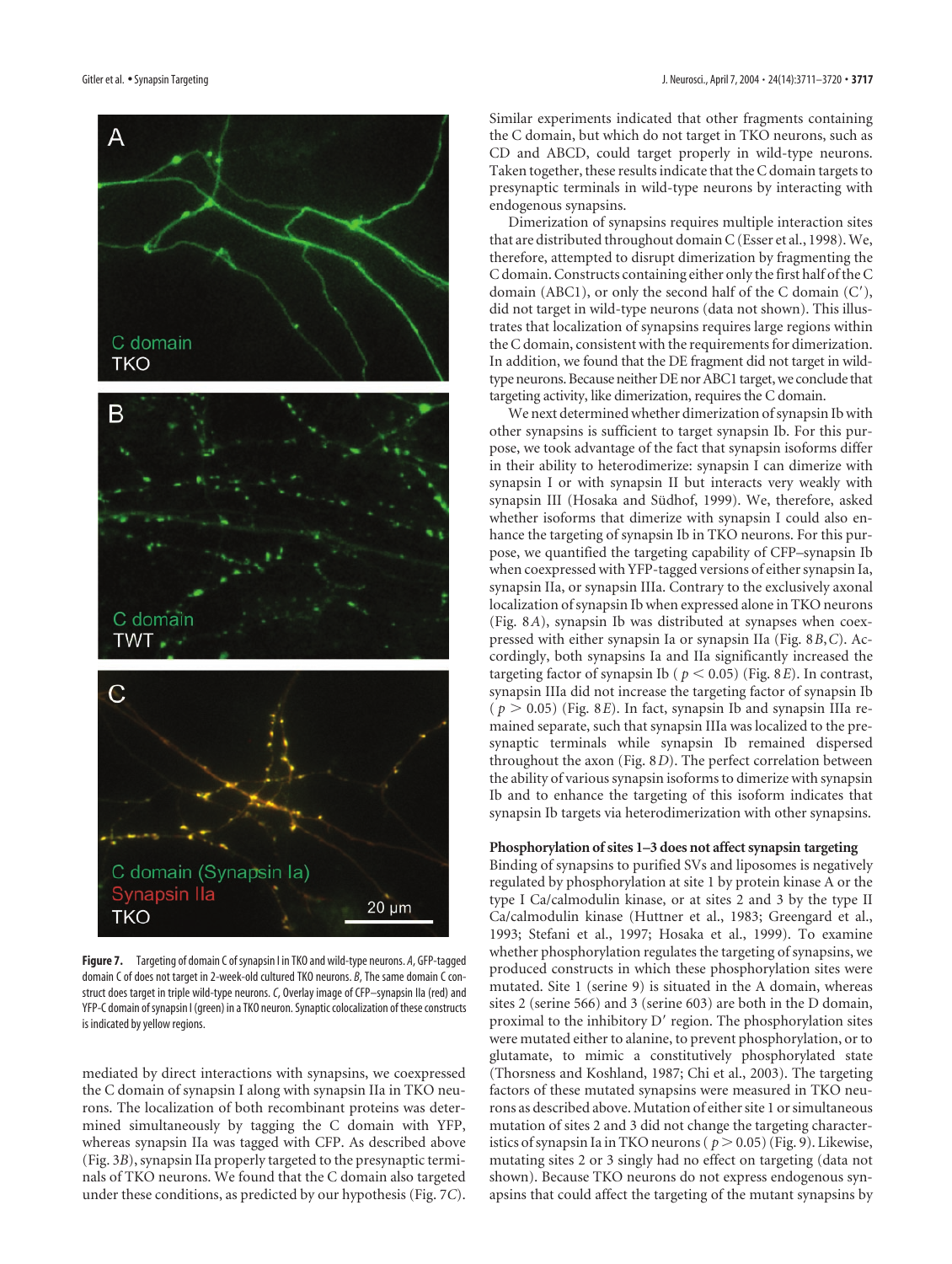

**Figure 8.** Differential effect of coexpression of various synapsin isoforms on targeting of synapsin Ib. Neurons from TKO mice were transfected with CFP–synapsin Ib singly ( *A*) or together with YFP-tagged versions of synapsin Ia ( *B*), synapsin IIa (*C*), or synapsin IIIa ( *D*). Synapsin Ib colocalized with synapsins Ia and IIa in presynaptic terminals, as evidenced by the yellow color of the terminals. *D*, Lack of colocalization of synapsin Ib and of synapsin IIIa is evidenced by the localization of synapsin IIIa to synapses (red) and of synapsin Ib to the axon (green). *E*, Quantification of the targeting of synapsin Ib in the presence of other synapsin isoforms. The asterisks indicate significant ( $p < 0.05$ ) differences from controls where the synapsin Ib was expressed alone.

dimerization, we conclude that the phosphorylation of site 1, 2, or 3 has no significant effect on the targeting of synapsin Ia to presynaptic terminals.

## **Discussion**

We have uncovered two levels of mechanism involved in the targeting of synapsins. The first involves the roles of specific structural domains, whereas the second concerns the importance of dimerization.

#### **Intramolecular determinants of targeting**

Our results indicate that two combinations of synapsin I domains, BC and CDE, are adequate for targeting to presynaptic terminals. The CDE fragment targeted as well as synapsin Ia,



**Figure 9.** Targeting of synapsin Ia with phosphorylation site mutations. GFP-tagged synapsin Ia mutants were examined in 2-week-old cultured TKO neurons, and the targeting factor was unaffected by the mutations in the indicated phosphorylation sites.



**Figure 10.** Molecular models of synapsin targeting. Targeting of synapsin Ib ( *A*) and synapsin Ia ( *B*), indicating the role of interactions of protein domains with each other and with SVs.*C*, Role of dimerization in synapsin targeting and SV cross-linking. Left, Synapsin Ia/Ia homodimers are divalent and can bind two SVs. Center, Synapsin Ia/Ib heterodimers are monovalent and can bind only one SV, allowing synapsin Ib to target in the presence of other synapsins but preventing SV cross-linking. Right, Synapsin Ib/Ib homodimers do not bind to or cross-link SVs.

whereas targeting of BC was partial and was enhanced by domain A. D', located at the C-terminal portion of domain D, exerts a negative effect on targeting. The inhibitory effect of D' was countered by domain E of synapsin Ia but not domain F of synapsin Ib, consistent with previous indications that domain E plays a role in the function of synapsins (Hilfiker et al., 1998). Based on these results, we propose the following structural model for targeting of synapsin I (Fig. 10). This model assumes that binding of synapsins to SVs contributes to targeting, although other factors also are involved (see below): (1) Domain B and  $D'$ :  $D'$  may inhibit targeting by interacting with some other part of synapsin, specifically with domains B, C, or both (Fig. 10*A*). The N and C termini of the C domain of synapsin I are located only 15 Å apart near one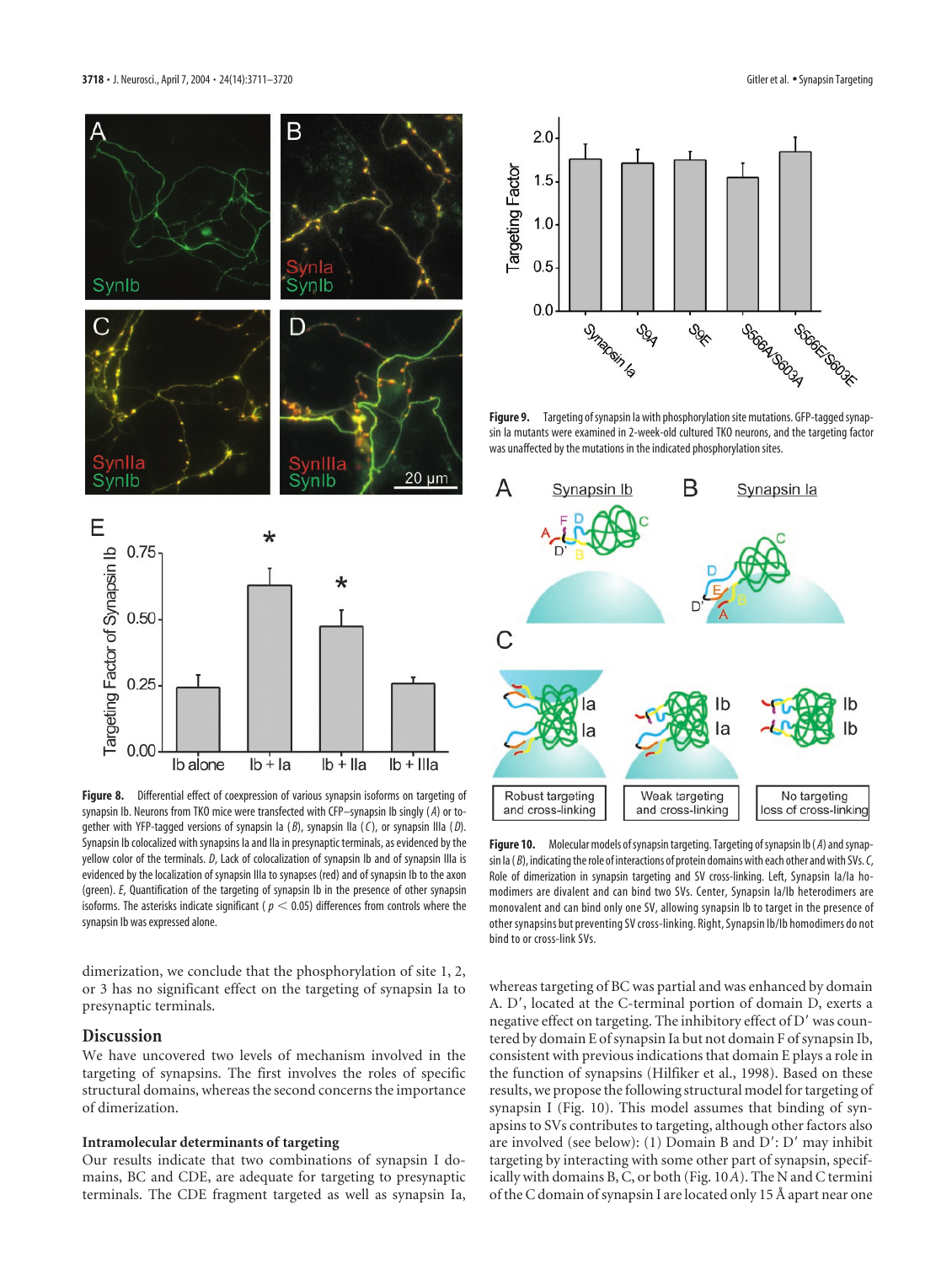of the tips of the C domain (Esser et al., 1998), indicating that D and its interacting partner on the N terminus of synapsin I may be positioned for such an interaction. An alternative explanation is that D' interacts with amphiphysin II (Onofri et al., 2000), which may disrupt the interaction of synapsin Ib with SVs. (2) Domains E and F: Domain E may disrupt the inhibitory interaction between D' and domain B, allowing domain B to interact with the SV surface (Fig. 10*B*). This interaction could be with negatively charged phospholipids, which bind to the N-terminal head portion of synapsin I (Benfenati et al., 1989a), or with an SV protein (Thiel et al., 1990). In addition to masking  $D'$ , domain E interacts directly with the SV, consistent with the observation that the C-terminal tail portion of synapsin I interacts with the type II Ca/calmodulin kinase on SVs (Benfenati et al., 1989b, 1992). The interactions of the N and C termini of synapsin Ia localize it to the surface of the vesicle and thereby impart specificity to the interaction with the SV. In the case of synapsin Ib, domain F cannot substitute for domain  $E$  and thus allows  $D'$  to prevent this initial interaction (Fig. 10*A*). (3) Domain C: Domain C is required for synapsin Ia targeting and is known to insert into the SV membrane (Cheetham et al., 2001). To account for our observation that synapsin Ib cannot target, although it includes domain C, we postulate that either domain C cannot insert into the bilayer without the initial interaction of domains B and/or E with the SV or that D' interacts with domain C to directly prevent membrane insertion. In either case, the interaction of domain C with membrane lipids stabilizes the interaction between synapsin Ia and the SV membrane.

In summary*,* we propose that interaction of synapsin Ia with SVs requires at least two steps: the initial localization of synapsin to SVs, mediated by transient interactions with vesicular constituents, and a subsequent stabilization of this interaction attributable to domain C inserting into the SV membrane. This model extends a previous proposal for the interaction of synapsins with SVs (Cheetham et al., 2001, 2003) and provides a rationale for the complex, mosaic domain structure of the synapsins. Because domain C is highly conserved across all synapsin isoforms (Kao et al., 1999), this domain may also stabilize interactions of synapsins II and III with the vesicle membrane. However, these synapsins do not possess  $D'$ , and the primary sequence of their B domains is not well conserved (Kao et al., 1999). Thus, the postulated initial interactions of these synapsins with the SV membrane must be regulated in a different way, although the homologous BC combination could be instrumental for the targeting of synapsin IIb, whereas the stronger BC. . . E combination could contribute to the targeting of synapsins IIa and IIIa.

#### **Intermolecular determinants of targeting**

Synapsin Ib targeting largely required the presence of other synapsins. This surprising characteristic of synapsin Ib probably has evaded previous detection because of cross-interactions between the various synapsin isoforms (Hosaka and Südhof, 1999) and because of the fact that synapsins Ia and Ib comigrate during biochemical purification. Indeed, our work is the first to define a clear functional distinction between the a and b splice variants of any synapsin gene. Our findings contrast with a previous report that overexpressed synapsin Ib apparently targets to the ribbon synapses of photoreceptors, cells that do not naturally express synapsins (Geppert et al., 1994). A possible explanation for this difference is that photoreceptor terminals are situated at the tips of axons, a geometry that makes it difficult to distinguish synaptic targeting from axonal transport. Thus, our finding that synapsin Ib concentrates in axons suggests that synapsin Ib is transported into the axons of the photoreceptors, yet is not specifically targeted to their terminals.

Our findings indicate the importance of heterodimerization in the targeting of synapsin Ib. We identified domain C as the site of this interaction, consistent with previous indications that synapsins dimerize through their C domains (Esser et al., 1998; Hosaka and Südhof, 1999). Our conclusion that heterodimerization is required for targeting of synapsin Ib is also the first indication of the functional significance of synapsin dimerization. Given that synapsin Ib dimers target weakly, if at all, whereas dimers of other synapsins target robustly, mixed dimers of synapsin Ib with synapsins Ia, IIa, or IIb may target only to an intermediate degree (Fig. 10*C*). Hence, synapsin Ib may interfere with the targeting of other synapsins and consequently with their presynaptic function. Therefore, the relative level of expression of the various synapsin isoforms may determine their ability to regulate SV clustering, the size of the reserve pool of SVs, and neurotransmitter release. Such regulatory interactions among isoforms may be one reason why so many different synapsins have evolved.

Whereas binding to SVs must be important for the targeting of synapsins to presynaptic terminals, our results indicate a number of differences between SV binding and targeting. For example, although the N-terminal head fragment and a C-terminal tail fragment of synapsins are each capable of binding to SVs (Benfenati et al., 1989b), binding of head and tail domains to SVs does not require an intact C domain, whereas targeting does. Furthermore, although phosphorylation of sites 1–3 regulates binding of synapsins to SVs (Huttner et al., 1983; Greengard et al., 1993; Stefani et al., 1997; Hosaka et al., 1999; Chi et al., 2001, 2003), we found that phosphorylation of sites 1–3 does not affect targeting of synapsin Ia. It is likely that targeting also involves other important processes, such as transport of synapsins to presynaptic terminals (Ahmari et al., 2000) and association with actin and other components of the presynaptic cytoskeleton (Hilfiker et al., 1999; Sankaranarayanan et al., 2003). The cellular approach that we have used here should allow future studies to clarify the contributions of SV binding, transport, and other processes to the targeting of the various synapsin isoforms.

In conclusion, we have shown that the targeting of synapsins to presynaptic terminals involves complex interactions within and between synapsin molecules. These results lead to the first model of synapsin targeting and a refined, testable model for the interaction of synapsins with SVs. We also discovered a dramatic difference between the targeting properties of synapsin Ia and synapsin Ib, providing the first suggestion of a functional rationale for the production of a- and b-type splice variants of synapsins.

#### **References**

- Ahmari SE, Buchanan J, Smith SJ (2000) Assembly of presynaptic active zones from cytoplasmic transport packets. Nat Neurosci 3:445–451.
- Baumert M, Maycox PR, Navone F, De Camilli P, Jahn R (1989) Synaptobrevin: an integral membrane protein of 18,000 daltons present in small synaptic vesicles of rat brain. EMBO J 8:379–384.
- Benfenati F, Greengard P, Brunner J, Bahler M (1989a) Electrostatic and hydrophobic interactions of synapsin I and synapsin I fragments with phospholipid bilayers. J Cell Biol 108:1851–1862.
- Benfenati F, Bahler M, Jahn R, Greengard P (1989b) Interactions of synapsin I with small synaptic vesicles: distinct sites in synapsin I bind to vesicle phospholipids and vesicle proteins. J Cell Biol 108:1863–1872.
- Benfenati F, Valtorta F, Rubenstein JL, Gorelick FS, Greengard P, Czernik AJ (1992) Synaptic vesicle-associated Ca<sup>2+</sup>/calmodulin-dependent protein kinase II is a binding protein for synapsin I. Nature 359:417–420.
- Cheetham JJ, Hilfiker S, Benfenati F, Weber T, Greengard P, Czernik AJ (2001) Identification of synapsin I peptides that insert into lipid membranes. Biochem J 354:57–66.
- Cheetham JJ, Murray J, Ruhkalova M, Cuccia L, McAloney R, Ingold KU, Johnston LJ (2003) Interaction of synapsin I with membranes. Biochem Biophys Res Commun 309:823–829.